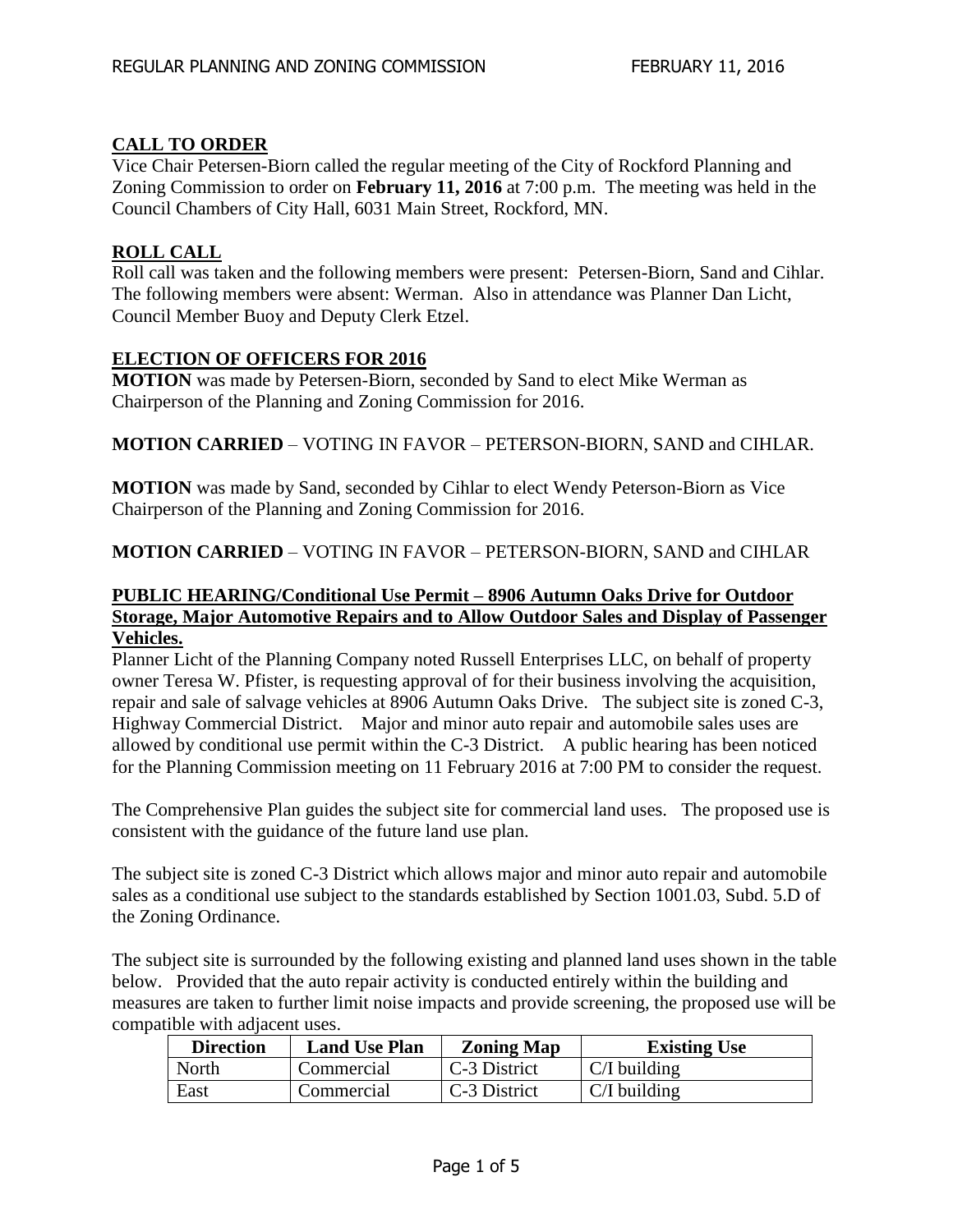| South | Commercial | C-3 District | $\mid$ C/I building          |
|-------|------------|--------------|------------------------------|
| West  | NA         | NA           | Rural residential (township) |

Lots within the C-3 District must be at least one acre in area with a minimum width of 150 feet and minimum depth of 150 feet. The subject site complies with these requirements.

The table below illustrates the setbacks required within the C-3 District applicable to the subject site:

|          | Front | Side  | Rear  | Parking |           |
|----------|-------|-------|-------|---------|-----------|
|          |       |       |       | Front   | Side/Rear |
| Required | 35ft. | 15ft. | 25ft. | 15ft.   | 5ft.      |
| Proposed | 36ft. | 15ft. | 50ft. | 35ft.   |           |

The existing parking lot at its northeast corner does not comply with the required five foot setback and is non-conforming. The expansion of the hard surfaced area within the proposed fence does comply with applicable setbacks.

The existing 4,512 square foot building is a single story, metal sided structure. The applicant states no modifications to the existing building are proposed other than incidental repairs to several areas of the siding and the addition of gutters on the north side of the building.

No landscape plan has been submitted. The applicant's narrative states that tree maintenance will be done in the spring as well as planting of additional materials to improve the property. Consistent with the requirements imposed for the recent CUP application to the east of the subject site, the applicant should provide a plan for installation of boulevard trees along Autumn Oaks Drive and shrubs at the northeast corner of the site to provide screening of the off-street parking areas. The applicant also indicates that the area to the west of the building will be a combination of grass and gravel (accommodating an outdoor seating area) to protect an existing oak tree. A more defined plan for this area of the site is to be provided to ensure there is separation from the proposed vehicle accessible hard surface area.

Section 1001.05, Subd. 9 of the Zoning Ordinance establishes the following off-street parking requirements for the subject site:

| Use            | Area     | Requirement            | Stalls |
|----------------|----------|------------------------|--------|
| Office         | 480sf.   | $3 + 1$ stall /200sf.  |        |
| Warehouse/Shop | 4,032sf. | $1$ stall/ $1,500$ sf. |        |
|                |          | Total                  |        |

The site plan indicates there are nine parking stalls existing on the subject site. The site plan must be revised to illustrate the parking stalls in accordance with the dimensions required by Section 1001.05, Subd. 4.H. 1 of the Zoning Ordinance requiring stalls to be a minimum of nine feet wide by 18 feet deep, which appears to allow for up to 12 stalls along the existing pavement. A minimum of one off-street parking stall must be designated for disability accessible vehicles. As nine of the 12 stalls that can be provided on the existing paved area are required to meet the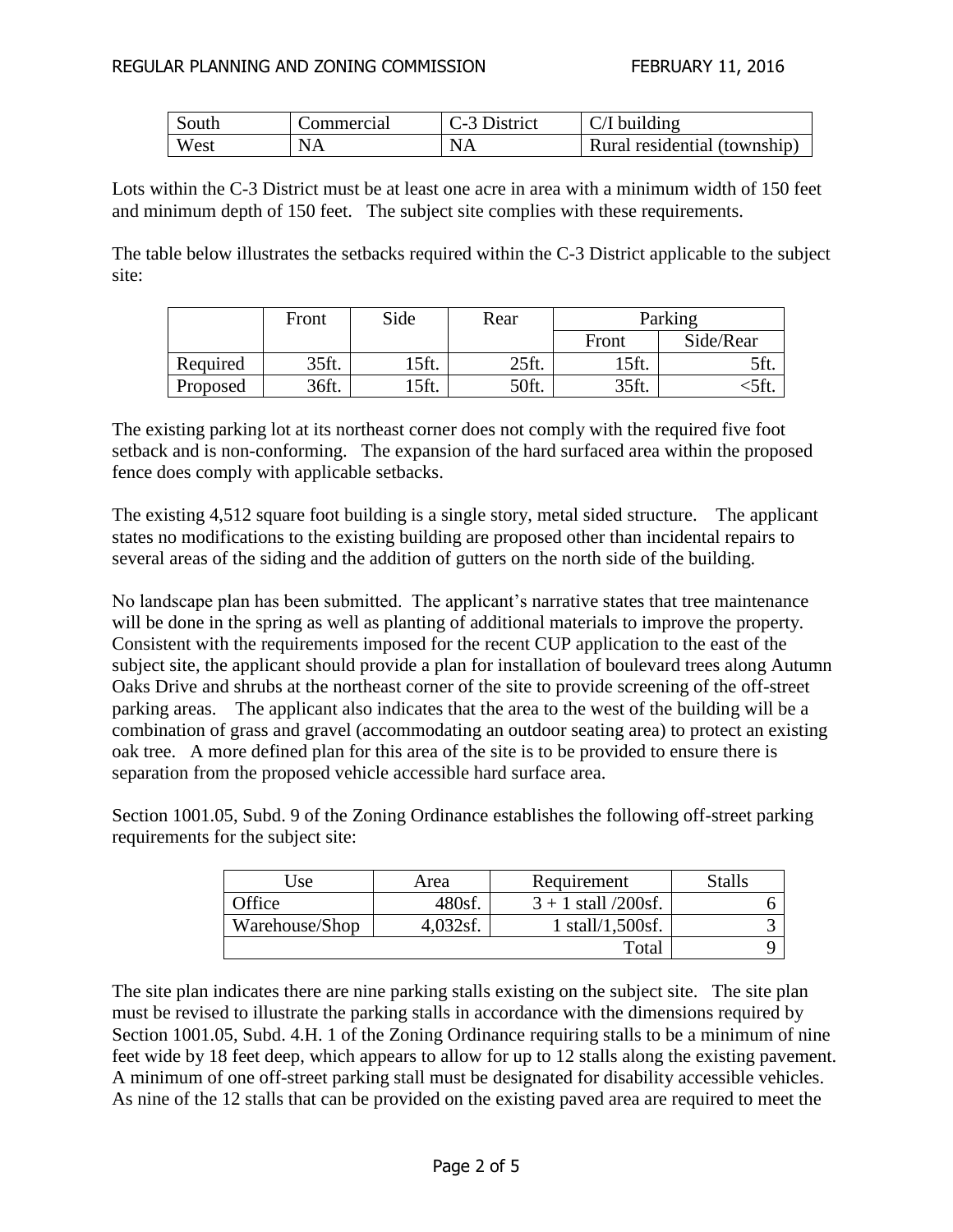off-street parking requirements for the existing building, a minimum of two spaces proposed for display vehicles offered for sale would need to be within the fenced area shown on the site plan. A revised site plan illustrating a parking layout and designation of the spaces for display/storage of vehicles offered for sale will need to be provided prior to the City Council's consideration of the application.

There is no concrete curb surrounding the off-street parking stalls, which is required by Section 1001.05, Subd.4.H.15 of the Zoning Ordinance. The expansion of the surface area west of the existing parking area may be exempt from providing curbing as a one-time exception by Section 1001.05, Subd. 4.C.2 based on the City Engineer finding that adequate provisions are made to control storm water runoff from the additional surface. City staff also recommends that the expanded surface west of the existing parking area be surfaced with asphalt as required by the Zoning Ordinance.

The proposed use involves repair of autos damaged to the extent that they have been salvaged by their insurance companies. The extent of repairs may involve painting, which would be subject to Minnesota Pollution Control Agency requirements and the applicant must provide documentation of appropriate permits. Also, noise from what may include major auto repair has potential to effect surrounding properties. As such, we recommend a condition of approval be that all exterior doors to the area of the building where the repairs are made are to remain closed at all times.

City staff is concerned that the proposed fenced area of the property may be used for outdoor storage of vehicles either awaiting repairs or those being offered for sale, which raises two issues: First, the proposed Class 3 surface of the fenced in area would be pervious and allow fluids leaking from damaged vehicles to enter the soil. City staff recommends that the proposed Class 3 area shown on the site plan be paved with a hard surface and surrounded by concrete curb and gutter to direct any storm water runoff to the storm water system. Second, the proposed fence is to be a chain link fence with plastic slats. Such fences do not provide for a complete screen of the enclosed area and the slats can be damaged over time further degrading their screening ability. City staff recommends that either:

- 1. The proposed fence be constructed of solid weather resistant wood, vinyl or metal panels to a height of eight feet; or,
- 2. The conditional use permit shall specify that no outdoor storage of unlicensed vehicles, vehicles not in such condition so as to be legally operated, and auto parts are prohibited at all times.

The submitted information does not indicate any exterior lighting is to be added to the subject site. If any exterior light fixtures are installed, they must have a 90 degree horizontal shield to prevent light from being cast to the property line or into the public street. We recommend adding this requirement as a condition of approval for the conditional use permit.

The applicant's narrative states that there will be no signage upon the property. Any signs that are proposed in the future are subject to the requirements of Section 1001.08 of the Zoning Ordinance and require issuance of a sign permit prior to installation.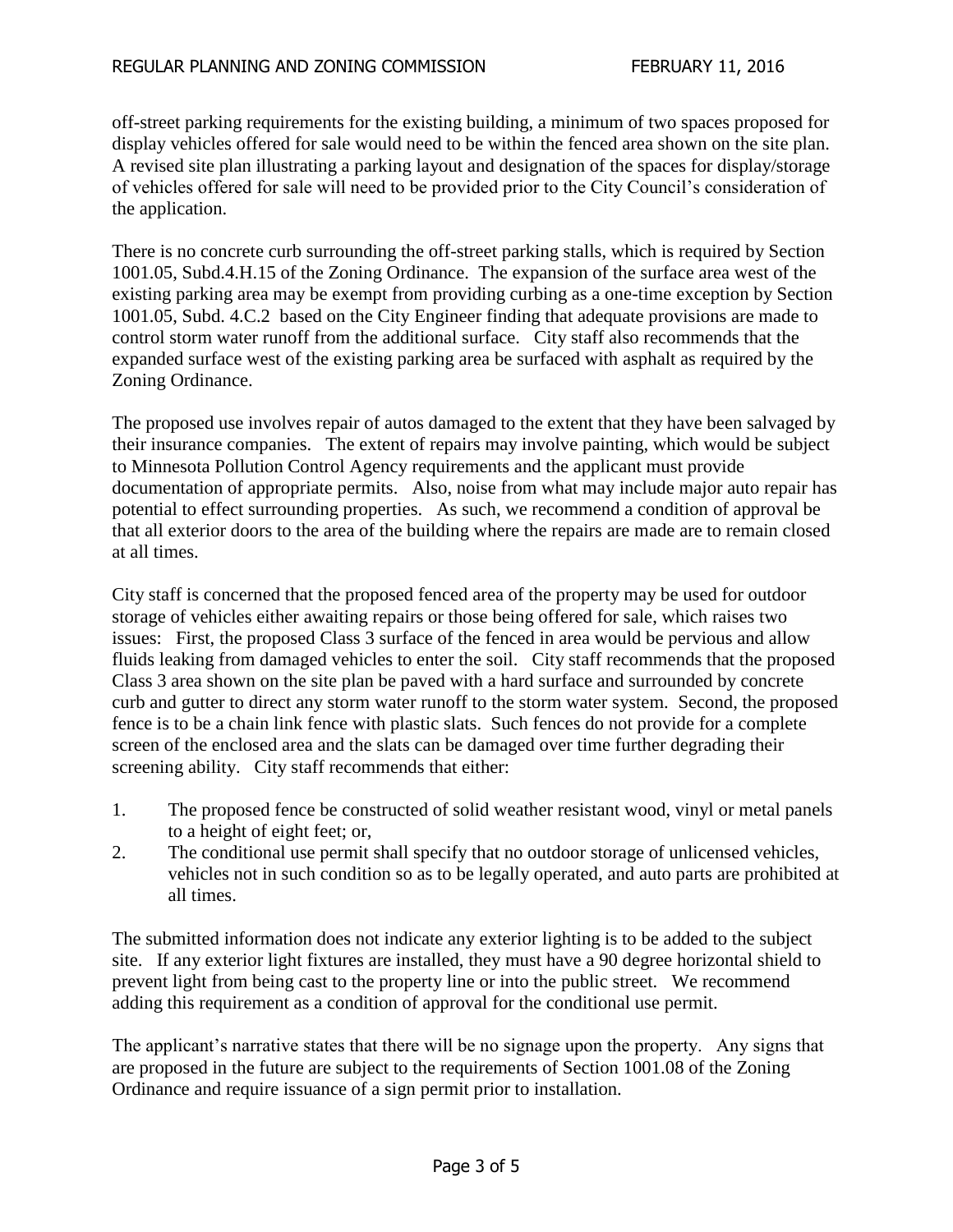The applicant indicates that trash containers will be kept within the enclosed fenced area proposed on the site plan. The trash containers would thus be screened from view of all public streets and adjacent properties as required by Section 1001.09, Subd. 19.B.2 of the Zoning Ordinance.

The expansion of hard surface within the subject site is subject to review and approval of the City Engineer for compliance with existing stormwater management plans for the subject site and determination of adequate storage and treatment facilities.

The applicant is not proposing any modification to the existing municipal utilities serving the subject site.

Planner Licht recommend approval of a conditional use permit for 8906 Autumn Oaks Drive subject to the following conditions:

- 1. The applicant shall provide a plan for installation of boulevard trees along Autumn Oaks Drive and shrubs at the northeast corner of the site to provide screening of the off-street parking areas, subject to review and approval of City staff.
- 2. The site plan shall be revised to provide additional detail for that area to the west of the building to be a combination of grass and gravel (accommodating an outdoor seating area) to protect an existing oak tree, which is to be subject to review and approval of City staff.
- 3. The site plan shall be revised to illustrate the nine (9) parking stalls and five (5) stalls for outdoor storage display of vehicles offered for sale in accordance with the dimensions required by Section 1001.05, Subd. 4.H. 1 of the Zoning Ordinance requiring stalls to be a minimum of nine feet wide by 18 feet deep.
- 4. A minimum of one off-street parking stall must be designated for disability accessible vehicles.
- 5. There shall be no outdoor storage or display of more than five (5) vehicles offered for sale upon the subject site; vehicles offered for sale shall be kept within the principal building or within the stalls designated on the site plan for outdoor display/sales; all vehicles stored outdoors shall be eligible for license and shall be in such condition so as to be legally operable upon public streets.
- 6. The site plan is revised to provide asphalt or other impervious surface approved by City staff where a Class 3 surface is proposed, and provide concrete curb as determined necessary by the City Engineer for storm water management purposes.
- 7. The applicant shall provide documentation of applicable MPCA permits for all major auto repair activities, including painting.
- 8. All exterior doors to the area of the building where the auto repairs are made are to remain closed at all times except when moving vehicles in/out of the building.
- 9. The proposed fence shall be constructed of solid weather resistant wood, vinyl or metal panels to a height of eight feet, subject to approval of a building permit.
- 10. Installation of any exterior light fixtures shall include a 90 degree horizontal shield.
- 11. Any signs that are proposed in the future are subject to the requirements of Section 1001.08 of the Zoning Ordinance and require issuance of a sign permit prior to installation.